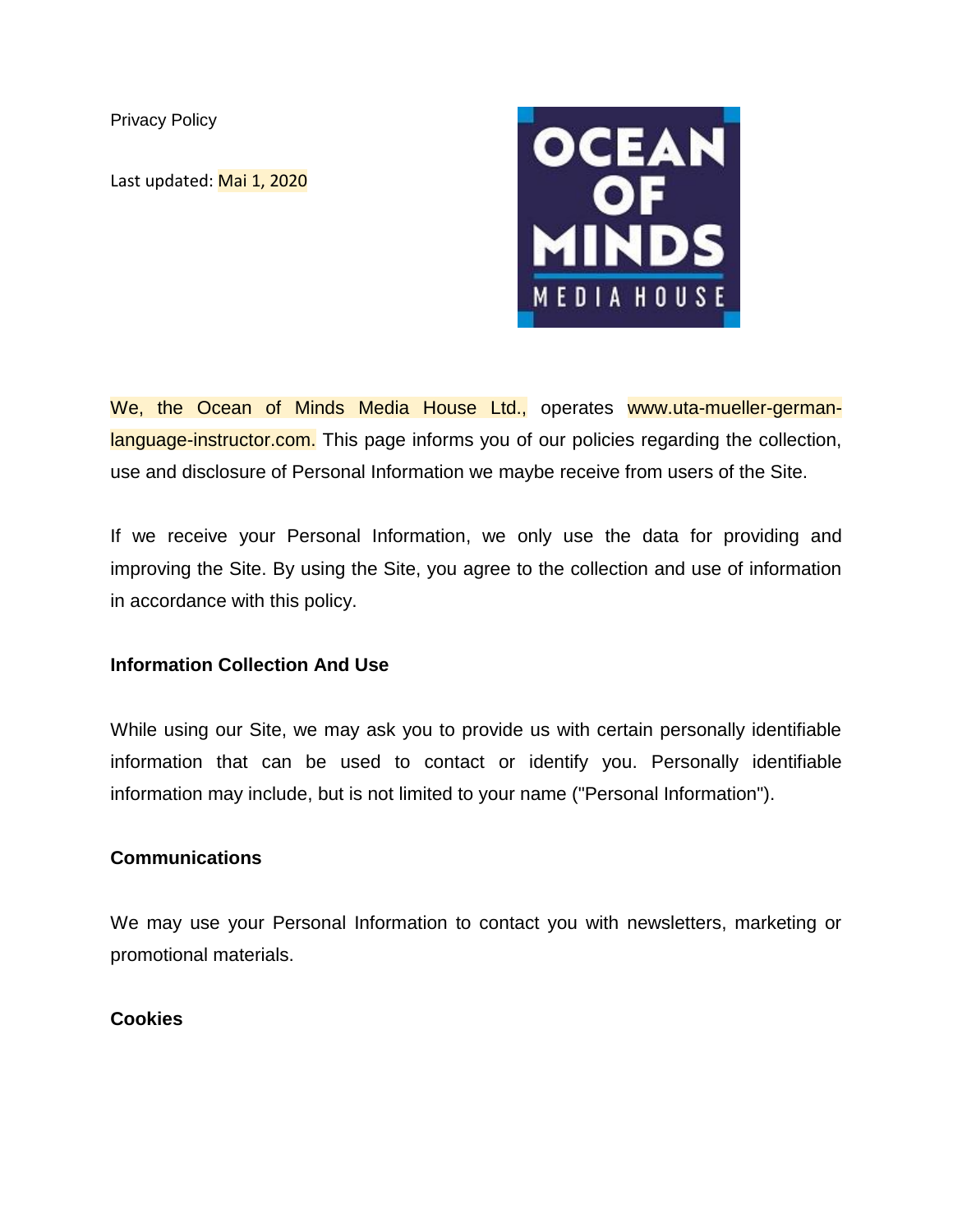Cookies are files with small amount of data, which may include an anonymous unique identifier. Cookies are sent to your browser from a web site and stored on your computer's hard drive.

Like many sites, we use "cookies" to collect information. You can instruct your browser to refuse all cookies or to indicate when a cookie is being sent. However, if you do not accept cookies, you may not be able to use some portions of our Site.

# **Security**

The security of your Personal Information is important to us, but remember that no method of transmission over the Internet, or method of electronic storage, is 100% secure. While we strive to use commercially acceptable means to protect your Personal Information, we cannot guarantee its absolute security.

# **Changes To This Privacy Policy**

This Privacy Policy is effective as of July 1st. 2018 and will remain in effect except with respect to any changes in its provisions in the future, which will be in effect immediately after being posted on this page.

We reserve the right to update or change our Privacy Policy at any time and you should check this Privacy Policy periodically. Your continued use of the Service after we post any modifications to the Privacy Policy on this page will constitute your acknowledgment of the modifications and your consent to abide and be bound by the modified Privacy Policy.

If we make any material changes to this Privacy Policy, we will notify you either through the email address you have provided us, or by placing a prominent notice on our website.